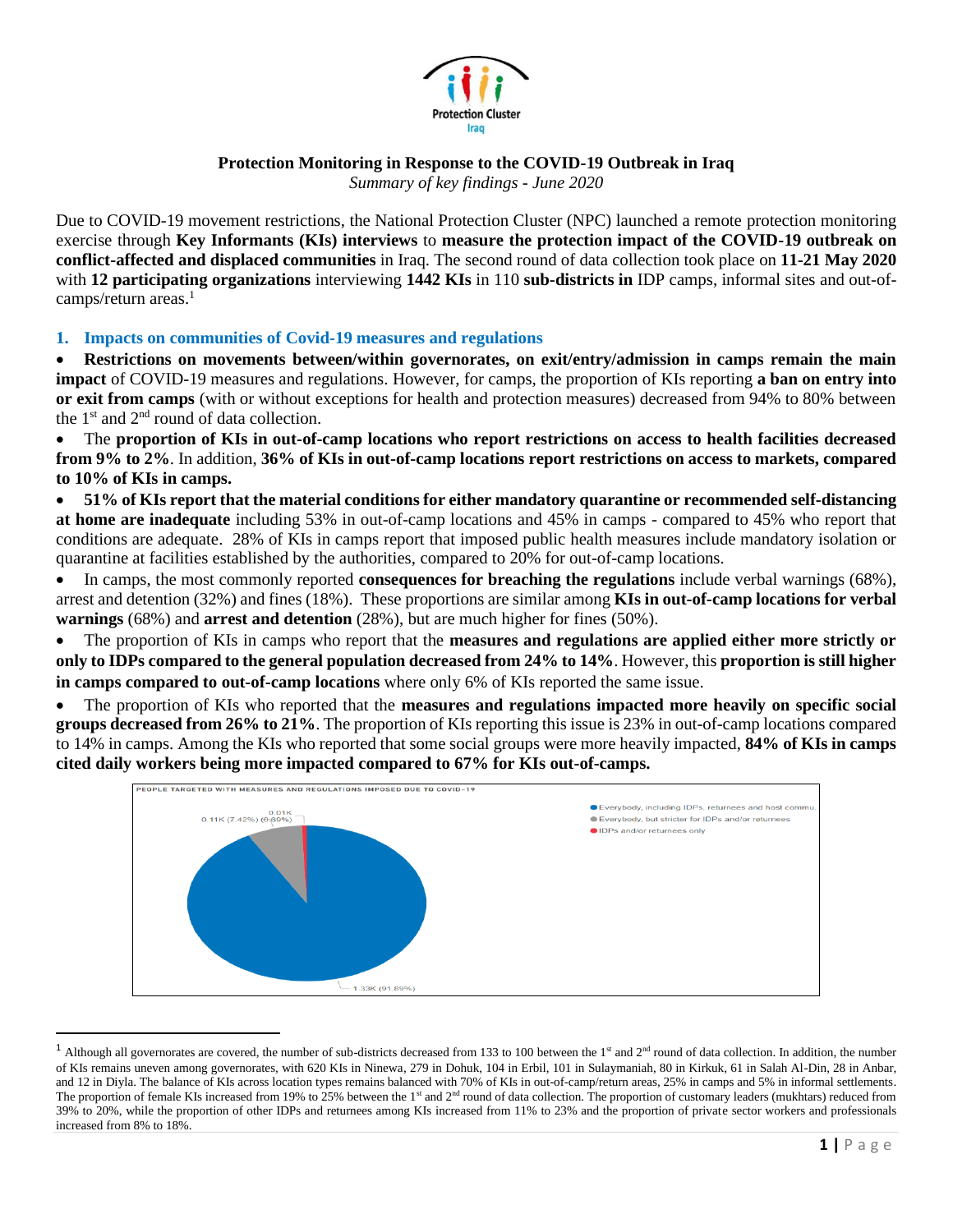## **2. Protection issues during COVID-19 outbreak**

• **79% of KI in camps and 63% of KIs in out-of-camp locations reported that the severity of protection issues affecting communities in general either significantly or very significantly increased** since the beginning of the COVID-19 pandemic. Restrictions on freedom of movement is reported as the main protection issue affecting communities by 71% of KIs in out-of-camp locations and 63% of KIs in camps. **Trauma, stress and anxiety is the second main protection** 



**issue,** reported by 61% of KIs in camps compared to 36% of KIs in out-of-camp locations. **Lack of civil documentation ranks as the third main protection concern**, cited by 47% of KIs in camps and 24% of KIs in out-of-camp locations. Lack of access to health care and separation from family members ranked as the fourth and fifth most important issues, cited by respectively 26% and 25% of KIs in camps and 20% and 16% of KIs in out-ofcamp locations.

• **74% of KIs in camps and 60% of KIs in out-of-camp locations reported that the severity of protection issues affecting women and girls either significantly or very significantly increased since the beginning of the COVID-19 pandemic**. Trauma, stress and anxiety is the main protection issue, reported by 68% of KIs in both camps and out-of-camp locations. The lack of specialized services for women ranked second, reported by 53% of KIs in camps and 43% of KIs in out-of-camps locations. The lack of safe space and privacy ranked third, reported by 34% of KIs in camps and 37% of KIs in out-of-camps locations. Violence and abuse ranked fourth, reported by 25% of KIs in camps and 22% of KIs in out-ofcamps locations.

• **81% of KIs in camps and 71% of KIs in out-of-camp locations reported that the severity of protection issues affecting children either significantly or very significantly increased.** Lack of access to education is the main protection issue, reported by 93% of KIs in camps and 85% of KIs in out-of-camp locations. Trauma, stress and anxiety ranked second, reported by 58% of KIs in both camps and out-of-camp locations. Child labor ranked third, reported by 25% of KIs in camps and 21% of KIs in out-of-camp locations. Violence, abuse and neglect within the household ranked fourth, reported by 19% of KIs in both camps and out-of-camp locations.

• The proportion of KIs who reported **incidents of coercion, threats or violence by security actors/authorities to enforce measures and regulations slightly decreased from 13% to 9%**, while the proportion of KIs reporting the **same incidents perpetrated by family/household members remained the same at 10%**. Of particular concern, **the social groups being reported as the most affected by these incidents include older persons** (cited by 54% of KIs), **persons with disabilities** (cited by 46% of KIS) **as well as boys and girls under 18** (cited by 45% of KIs).